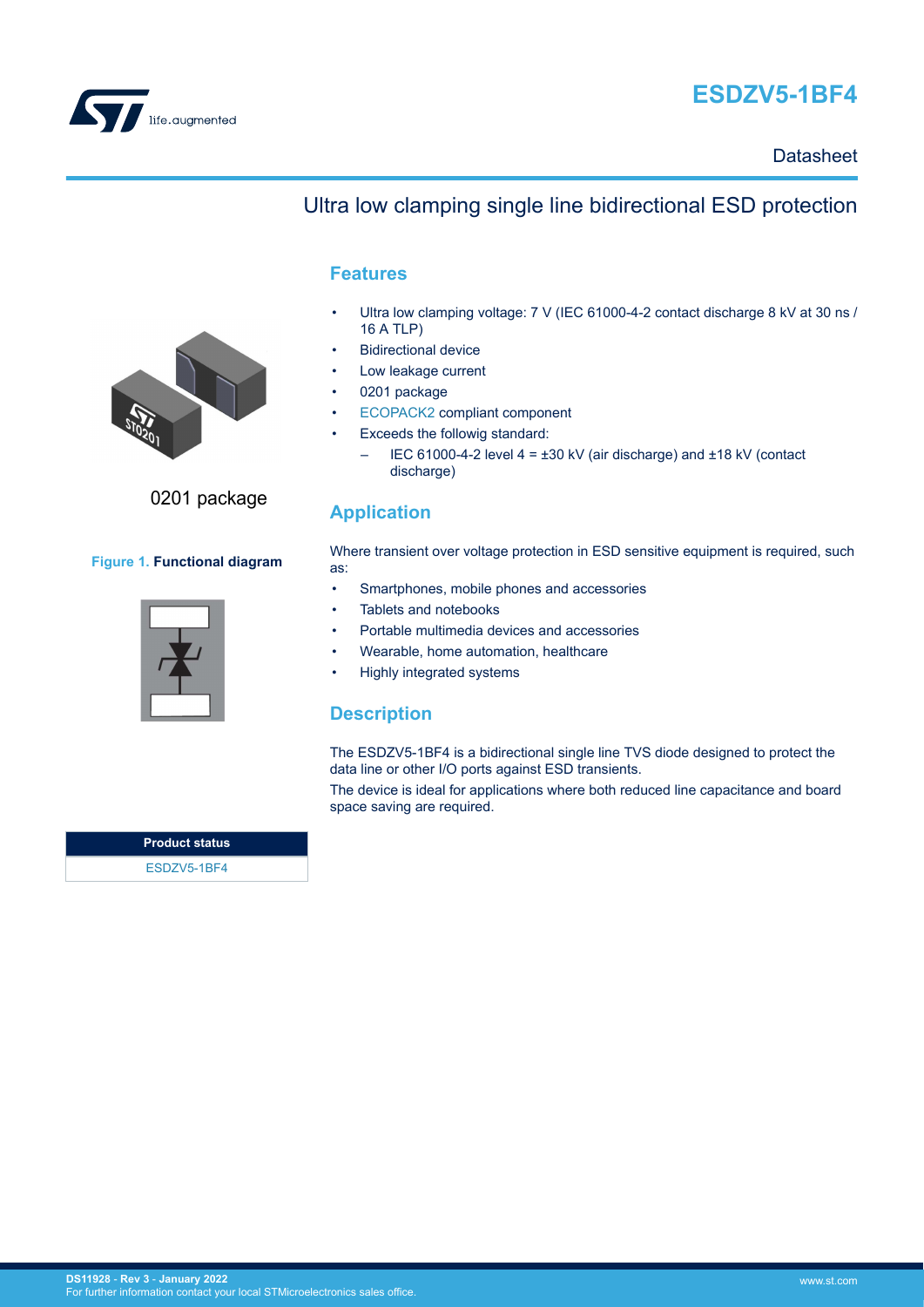

## **1 Characteristics**

|  | Table 1. Absolute ratings (T <sub>amb</sub> = 25 °C) |  |
|--|------------------------------------------------------|--|
|  |                                                      |  |

| <b>Symbol</b>               | <b>Parameter</b>                                   | <b>Value</b>      | <b>Unit</b>     |             |  |
|-----------------------------|----------------------------------------------------|-------------------|-----------------|-------------|--|
| $V_{PP}$                    | Peak pulse voltage                                 | Contact discharge | 18              | kV          |  |
|                             |                                                    | Air discharge     | 30              |             |  |
| $P_{PP}$                    | Peak pulse power dissipation (8/20 µs)             | 70                | W               |             |  |
| <b>I</b> pp                 | Peak pulse current (8/20 µs)                       |                   | 7               | A           |  |
| T <sub>j</sub>              | Operating junction temperature range               |                   | $-55$ to $+150$ | $^{\circ}C$ |  |
| $\mathsf{T}_{\textsf{stg}}$ | Storage temperature range                          | $-65$ to $+150$   | $^{\circ}C$     |             |  |
| TL                          | Maximum lead temperature for soldering during 10 s | 260               | $^{\circ}C$     |             |  |

#### **Figure 2. Electrical characteristics (definitions)**

| Symbol                       |     | Parameter                  |
|------------------------------|-----|----------------------------|
| $\mathsf{V}_{\mathsf{Triq}}$ | =   | Trigger voltage            |
| $\mathsf{V}_{\mathsf{CL}}$   | $=$ | Clamping voltage           |
| $I_{\rm RM}$                 | =   | Leakage current $@V_{RMS}$ |
| $\mathsf{V}_{\mathsf{RM}}$   | =   | Stand-off voltage          |
| $I_{\mathsf{pp}}$            | =   | Peak pulse current         |
| $R_{D}$                      | =   | Dynamic resistance         |
| V.                           | =   | Holding voltage            |
|                              |     | Input capacitance per line |



#### **Table 2. Electrical characteristics (Tamb = 25 °C)**

| Symbol                | <b>Test condition</b>                                         | Min. | Typ. | Max. | <b>Unit</b> |
|-----------------------|---------------------------------------------------------------|------|------|------|-------------|
| V <sub>Triq</sub>     | Higher voltage than $VTriq$ guarantees the protection turn-on | 5.8  |      | 10   | v           |
| $V_H$                 | Lower voltage than $V_H$ guarantees the protection turn-off   | 4    | 4.6  |      |             |
| I <sub>RM</sub>       | $V_{\text{RM}}$ = 5.5 $V^{(1)}$                               |      |      | 100  | nA          |
| <b>V<sub>CL</sub></b> | 8 kV contact discharge after 30 ns, IEC 61000-4-2             |      | 7    |      | v           |
| $V_{CL}$              | $8/20$ µs waveform, $I_{PP} = 7$ A                            |      |      | 10   | $\vee$      |
| $C_{LINE}$            | $F = 1$ MHz, $V_{IINE} = 0$ V, $V_{OSC} = 30$ mV              |      | 6    | 7.5  | pF          |
| $R_D$                 | Pulse duration 100 ns                                         |      | 0.18 |      | Ω           |

*1. Application note: when used to protect a line connected to a DC source, the DC voltage must be lower than the minimum V<sup>H</sup> to enable the diode to return to its non-conducting state after the transient.*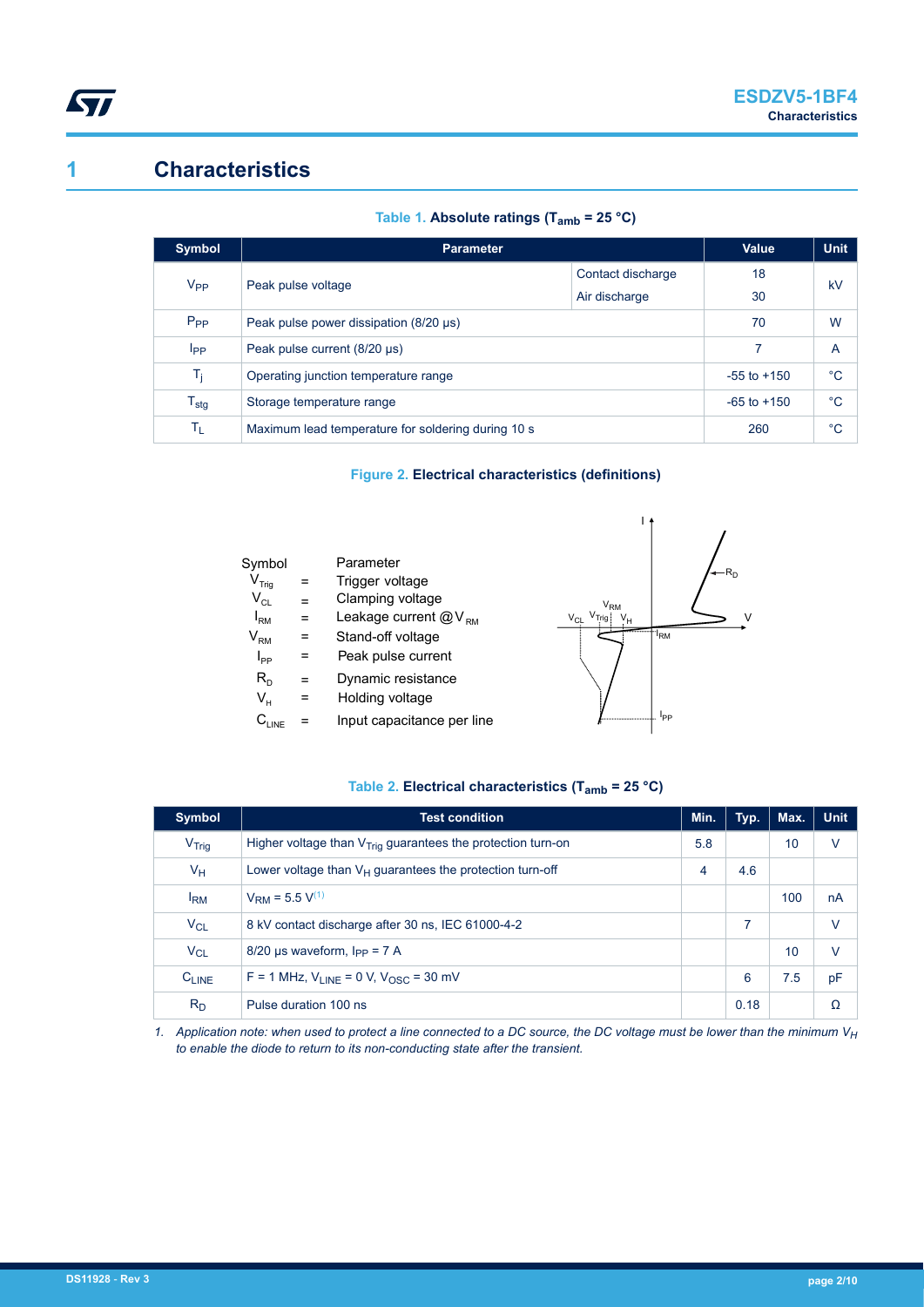

## **1.1 Characteristics (curves)**









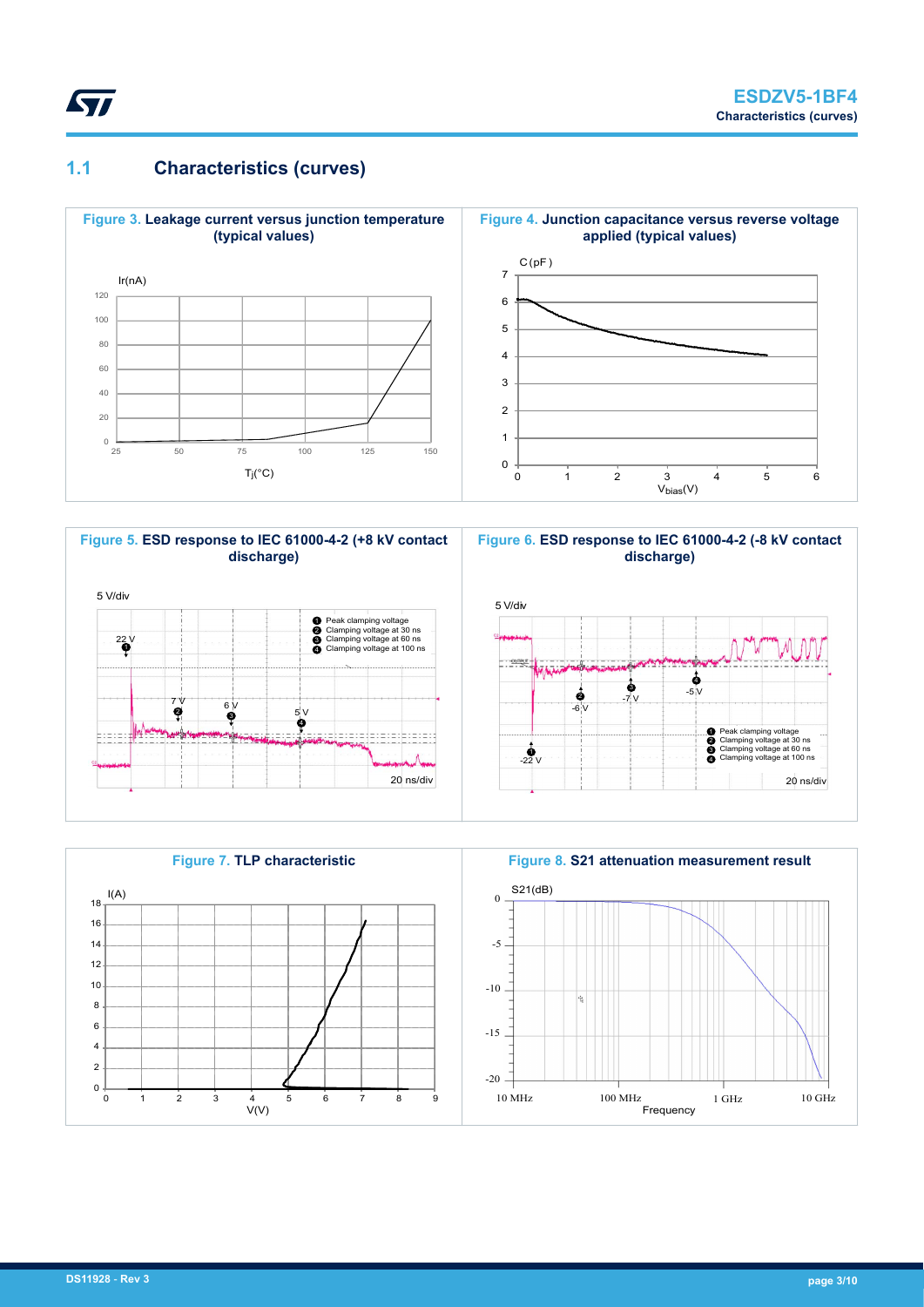ST

## **2 Package information**

In order to meet environmental requirements, ST offers these devices in different grades of [ECOPACK](https://www.st.com/ecopack) packages, depending on their level of environmental compliance. ECOPACK specifications, grade definitions and product status are available at: [www.st.com.](http://www.st.com) ECOPACK is an ST trademark.

### **2.1 0201 package information**





*Note: The marking codes can be rotated by 90 ° or 180° to differentiate assembly location. In no case should this product marking be used to orient the component for its placement on a PCB. Only pin 1 mark is to be used for this purpose.*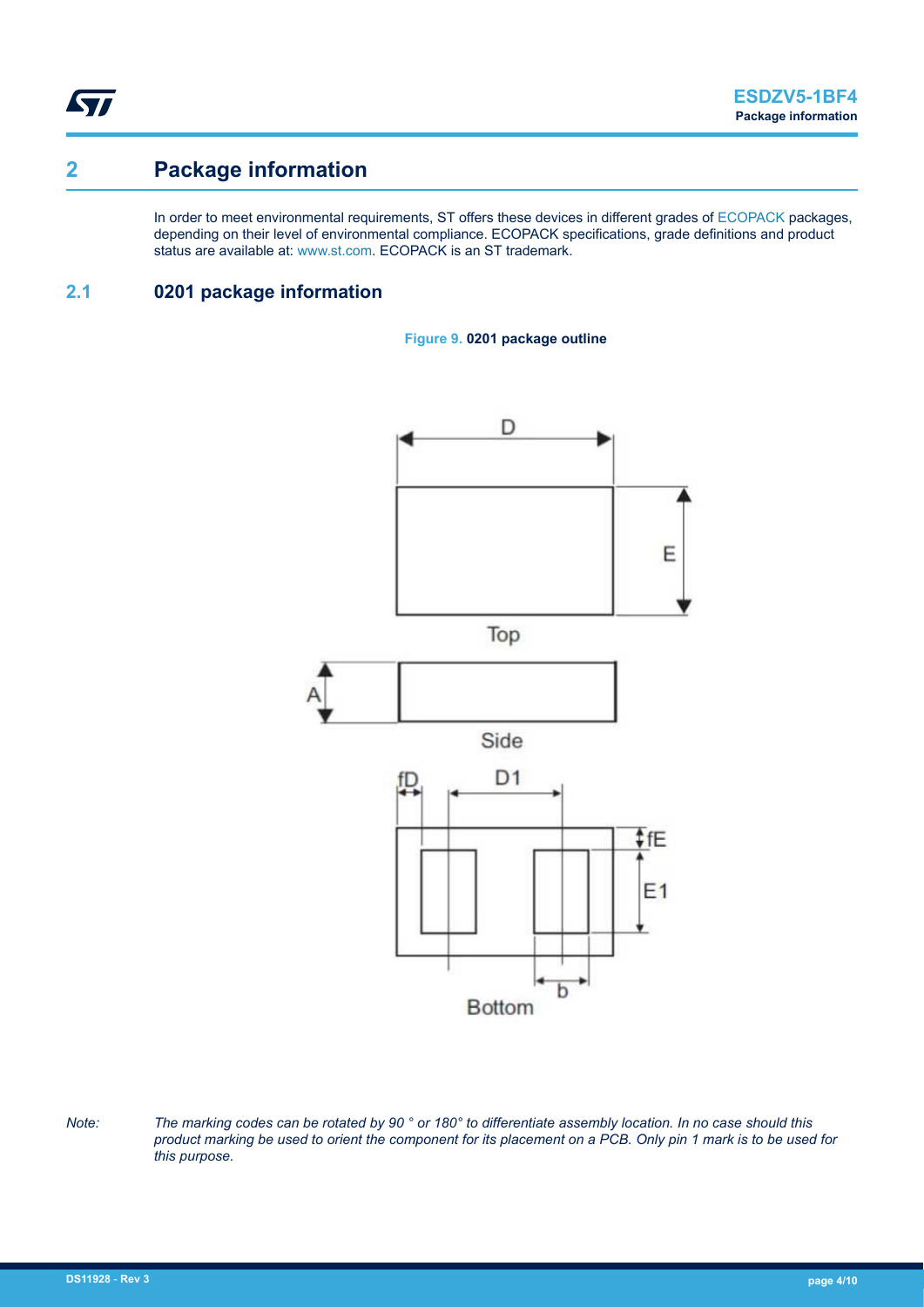#### **Table 3. 0201 package mechanical data**

<span id="page-4-0"></span>

|                | <b>Dimensions</b> |                    |        |  |
|----------------|-------------------|--------------------|--------|--|
| Ref.           |                   | <b>Millimeters</b> |        |  |
|                | Min.              | Typ.               | Max.   |  |
| $\overline{A}$ | 0.270             | 0.300              | 0.330  |  |
| $\mathsf{b}$   | 0.1675            | 0.1875             | 0.2075 |  |
| D              | 0.560             | 0.580              | 0.600  |  |
| D <sub>1</sub> |                   | 0.3375             |        |  |
| E              | 0.260             | 0.280              | 0.300  |  |
| E1             | 0.205             | 0.225              | 0.245  |  |
| fD             | 0.0175            | 0.0275             | 0.0375 |  |
| fE             | 0.0175            | 0.0275             | 0.0375 |  |

#### **Figure 10. Marking**



*Note: The marking can be rotated by multiples of 90° to differentiate assembly location.*

#### **Figure 11. Tape and reel specification (in mm)**

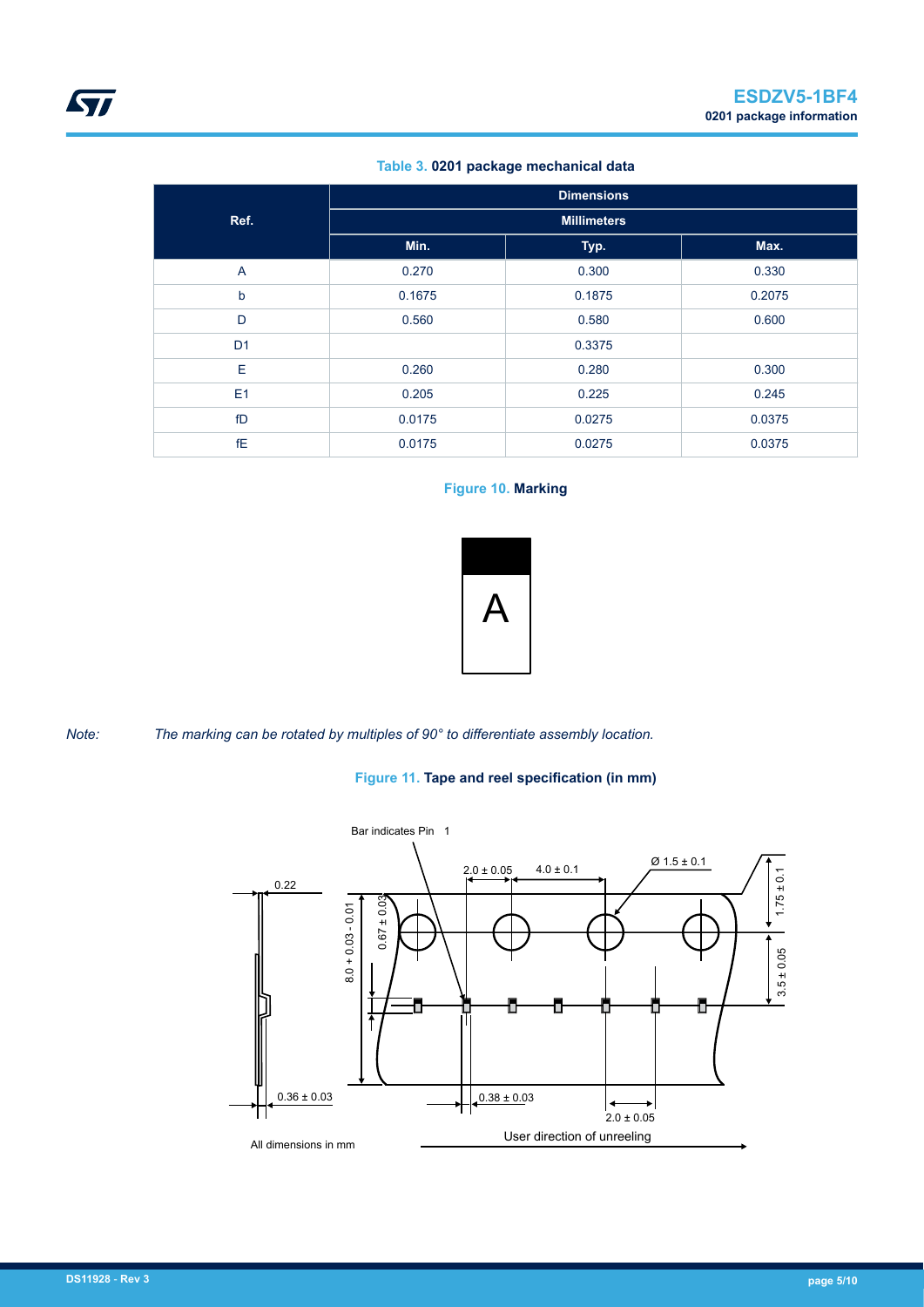## **3 Recommendation on PCB assembly**

## **3.1 Footprint**

#### **Figure 12. Recommended footprint in mm**



### **3.2 Stencil opening design**

- 1. Reference design
	- a. Stencil opening thickness: 75 μm / 3 mils

#### **Figure 13. Recommended stencil window position in mm**

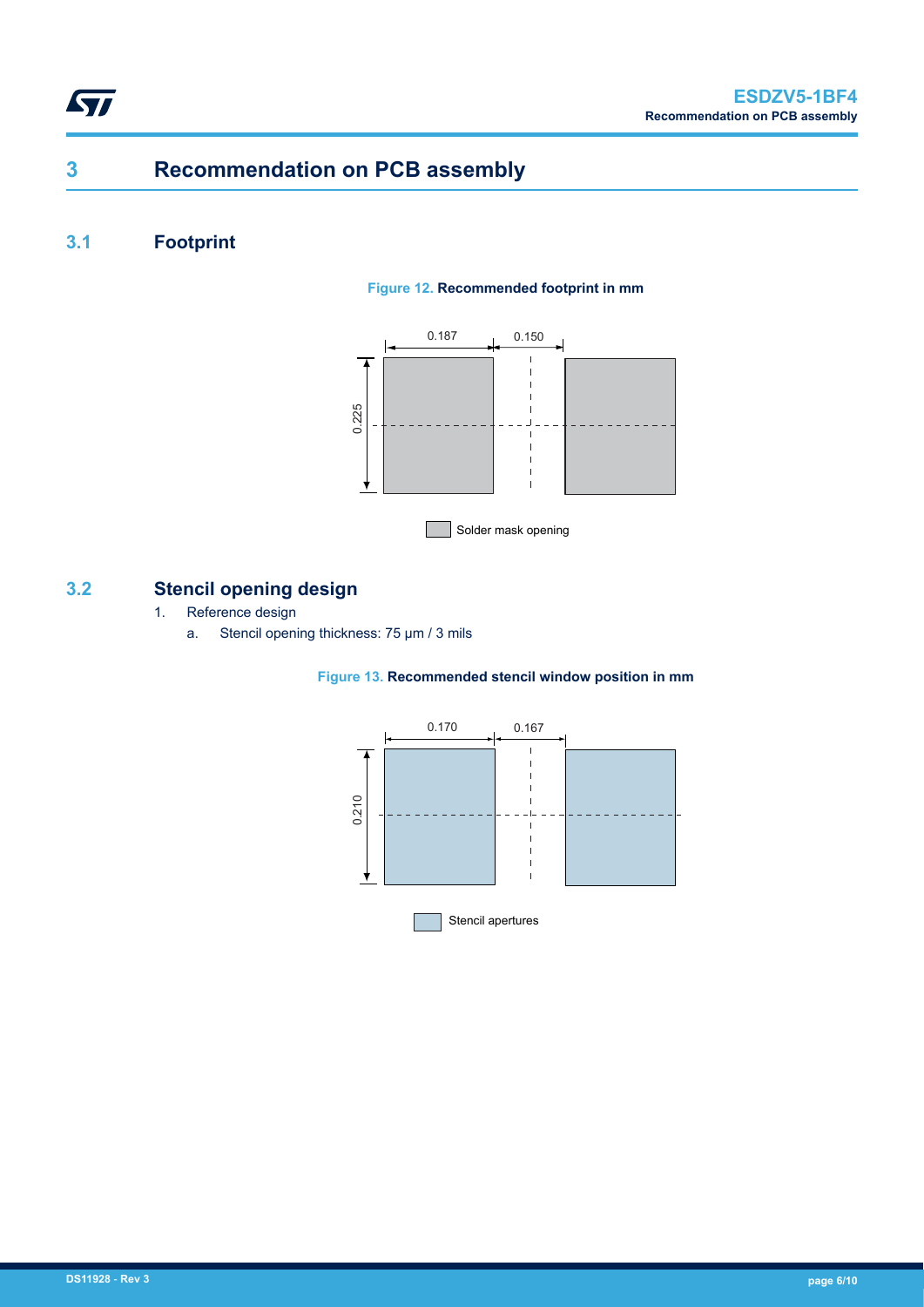#### **3.3 Solder paste**

- 1. Halide-free flux qualification ROL0 according to ANSI/J-STD-004.
- 2. "No clean" solder paste is recommended.
- 3. Offers a high tack force to resist component movement during high speed.
- 4. Use solder paste with fine particles: powder particle size 20-38 µm.

#### **3.4 Placement**

- 1. Manual positioning is not recommended.
- 2. It is recommended to use the lead recognition capabilities of the placement system, not the outline centering
- 3. Standard tolerance of ±0.05 mm is recommended.
- 4. 1.0 N placement force is recommended. Too much placement force can lead to squeezed out solder paste and cause solder joints to short. Too low placement force can lead to insufficient contact between package and solder paste that could cause open solder joints or badly centered packages.
- 5. To improve the package placement accuracy, a bottom side optical control should be performed with a high resolution tool.
- 6. For assembly, a perfect supporting of the PCB (all the more on flexible PCB) is recommended during solder paste printing, pick and place and reflow soldering by using optimized tools.

#### **3.5 PCB design preference**

- 1. To control the solder paste amount, the closed via is recommended instead of open vias.
- 2. The position of tracks and open vias in the solder area should be well balanced. A symmetrical layout is recommended, to avoid any tilt phenomena caused by asymmetrical solder paste due to solder flow away.

#### **3.6 Reflow profile**

#### **Figure 14. ST ECOPACK recommended soldering reflow profile for PCB mounting**



*Note: Minimize air convection currents in the reflow oven to avoid component movement. Maximum soldering profile corresponds to the latest IPC/JEDEC J-STD-020.*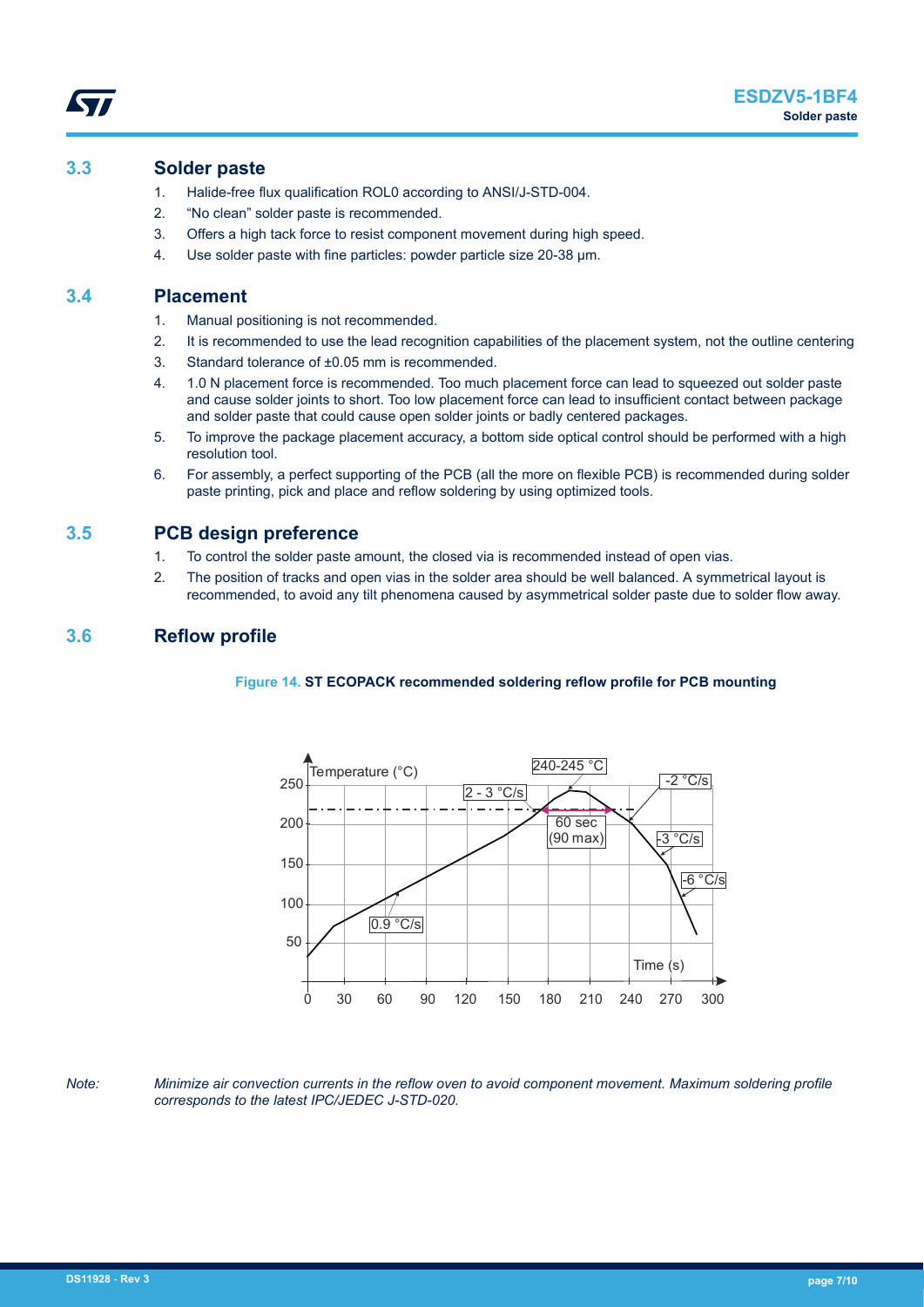

## **4 Ordering information**

# Z : Ultra low Clamping snapback effect ESD protection V : Very Low Capacitance Package  $F4 = 0201$ Number of lines 5 : Standoff voltage at 5.5 V max. B = Bi-directional ESD Z V 5 - 1 B F4

**Figure 15. Ordering information scheme**

#### **Table 4. Ordering information**

| Order code  | <b>Marking</b>        | Package | Weight     | Base qty. | Delivery mode |
|-------------|-----------------------|---------|------------|-----------|---------------|
| ESDZV5-1BF4 | $\mathbf{A}^{\prime}$ | 0201    | $0.116$ mg | 15000     | Tape and reel |

*1. The marking can be rotated by multiples of 90° to differentiate assembly location*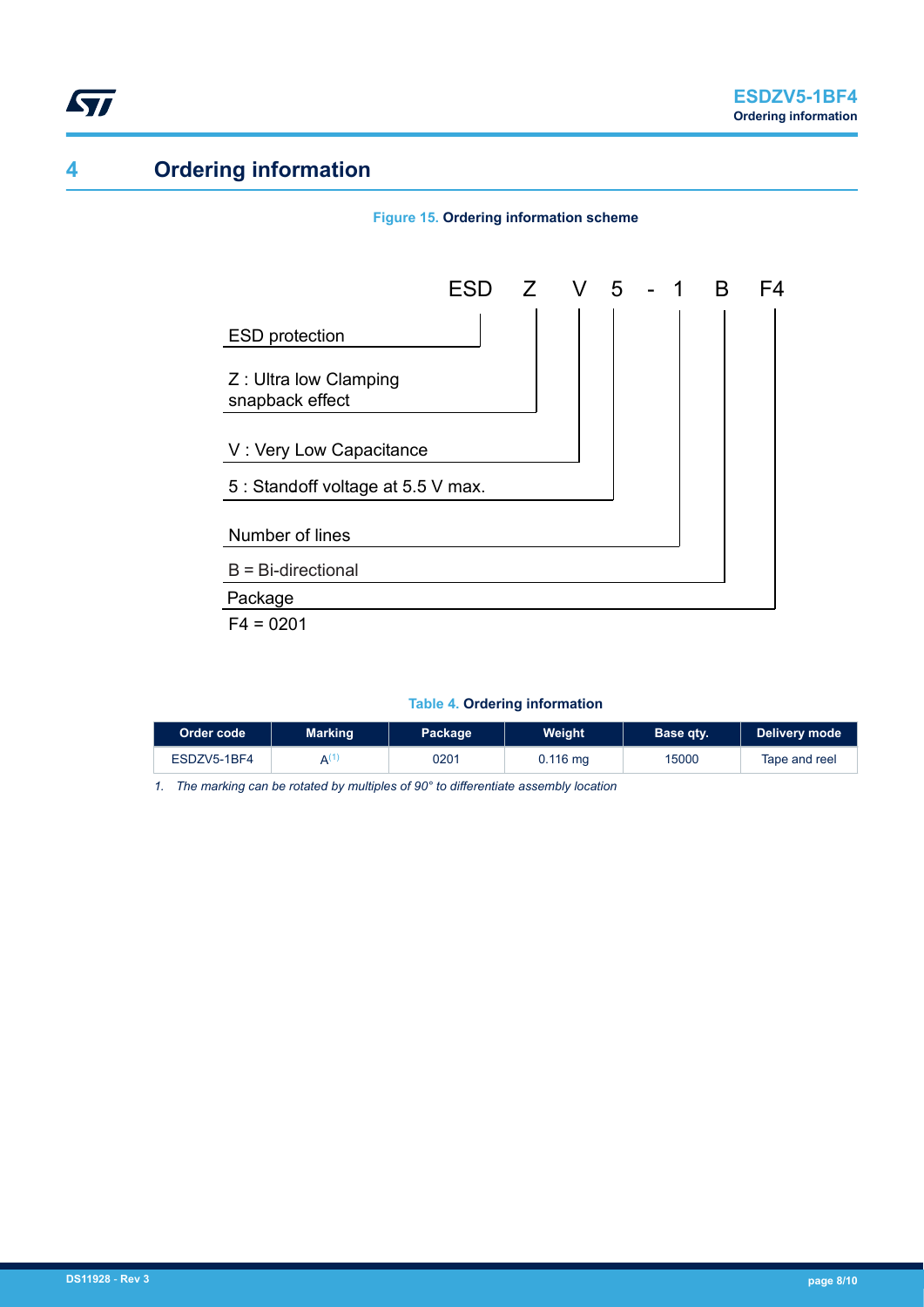## **Revision history**

#### **Table 5. Document revision history**

| <b>Date</b> | <b>Revision</b> | <b>Changes</b>                         |
|-------------|-----------------|----------------------------------------|
| 06-Apr-2017 |                 | First issue.                           |
| 28-Jul-2017 |                 | Updated footprint title.               |
| 19-Jan-2022 |                 | Updated Figure 12. Minor text changes. |